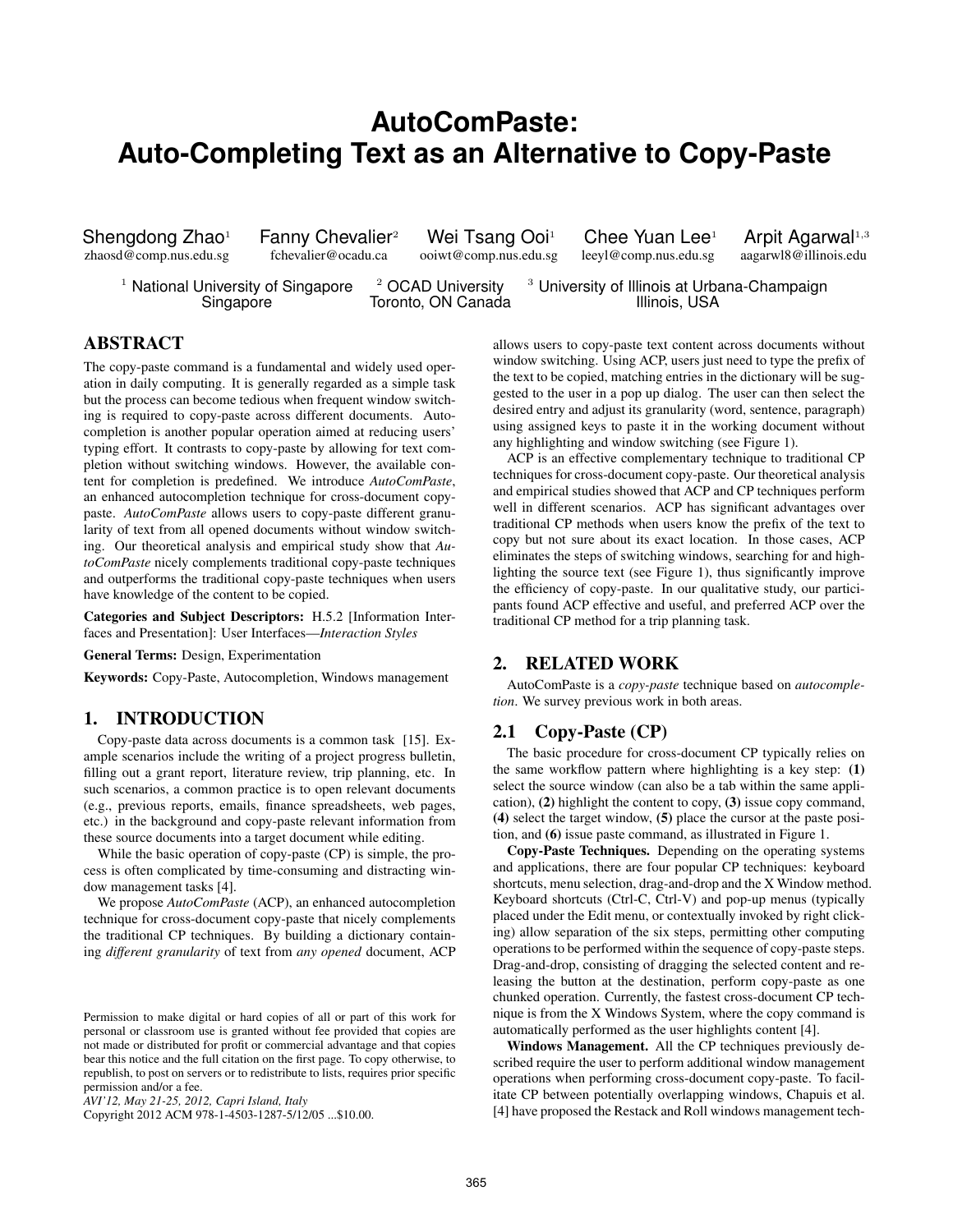

<span id="page-1-0"></span>Figure 1: The workflow of cross-document copy-paste for CP and ACP. Traditional CP: the user is required to explicitly switch between windows (1) and eventually perform a visual search to find and select the content to copy (2,3) before switching back to the target document (4,5) and issue the paste command (6). ACP: as the user types, AutoComPaste dynamically searches for matching entries and pops up the list of candidates in place. The user can access details for each entry as she browses the list (1). After selecting one entry for completion (2), the user can adjust the granularity of the copied text by using arrow keys (3).

niques that aim to reduce the cost of switching between the source and the target document. Entity Quick Click [\[2\]](#page-7-2) and Citrine [\[16\]](#page-7-3) rely on structured identifiable entries such as addresses and telephone numbers and support fast simultaneous CP of multiple fields in a single operation. Other techniques, as found in [\[6\]](#page-7-4) allow for retrieving previously selected, copied, or dragged content to enrich CP interactions in desktop environments. While these methods demonstrate different advantages, a common drawback is that they all require users to switch attention to the source window to perform text selection, which breaks the writing flow.

Ethnographic Studies. Stolee et al. have studied users behavior on performing general purpose cross-document CP activities in [\[15\]](#page-7-0). This work, however, focuses on how data is transferred (i.e. clipboard patterns) more than the nature of the copied content, an important factor when considering autocompletion. Other ethnographical studies include [\[9\]](#page-7-5) that focuses on code developers, and [\[8\]](#page-7-6) but no results are reported.

# 2.2 Auto-Completion (AC)

AC is a widely adopted feature in many applications. It suggests a list of appropriate completions as the user writes to reduce typing and prevent misspelling. AC can also act as a retrieval tool (e.g., Apple's Spotlight allows for retrieving a document or an application with little knowledge of its exact name) and a suggestion tool (e.g., Eclipse lists all matching methods of a class by only guessing a method's prefix).

AC Techniques. AC systems are often restricted to single-word completion. Examples include the bash shell, where the dictionary contains executable commands and file names; and text editors such as OpenOffice, Emacs, and Vim, where the dictionary contains words in the opened documents. Several AC techniques supporting multi-word completion. The most widely used is probably Google Suggest, where completion candidates are taken from popular search queries. Other examples include phrase prediction [\[11\]](#page-7-7), and sentence completion [\[7\]](#page-7-8). These techniques, however, are limited to a small set of frequently used phrases or sentences and are not capable of general purpose copy-paste.

Context-based Completion. Most AC techniques rely on a dictionary built from text input history. Suggestions are picked in a global database that contains content from previous documents that are hence not necessarily relevant to the current user's context. A notable exception is the predictive text input method [\[10\]](#page-7-9) where candidate words are selected based on the context of the text composition task. Other related work includes Remembrance Agent that exploits the context of the currently edited document as to suggest related files [\[13\]](#page-7-10).

Other AC Techniques. Holger and Igmar proposed an AC search method that queries based on the possible completion of the search, and returns the results instantaneously with the highest hits [\[1\]](#page-7-11). AC has also been extended so as to tolerate erroneous input [\[5\]](#page-7-12) and to list out the possible completion of users' queries if they mistype.

In summary, while there has been extensive work in both CP and AC techniques, no prior work has attempted to effectively combined both techniques for cross-document copy-paste as demonstrated by AutoComPaste.

## 3. PRELIMINARY STUDY

Designing the ACP technique requires an understanding of how CP is typically performed. Although the study of Stolee et al. [\[15\]](#page-7-0) provides most of the answers, the nature of the content that is copied, which is crucial when considering using autocompletion, remains a question. Therefore, we conducted a study to capture the missing information while performing cross-document CP.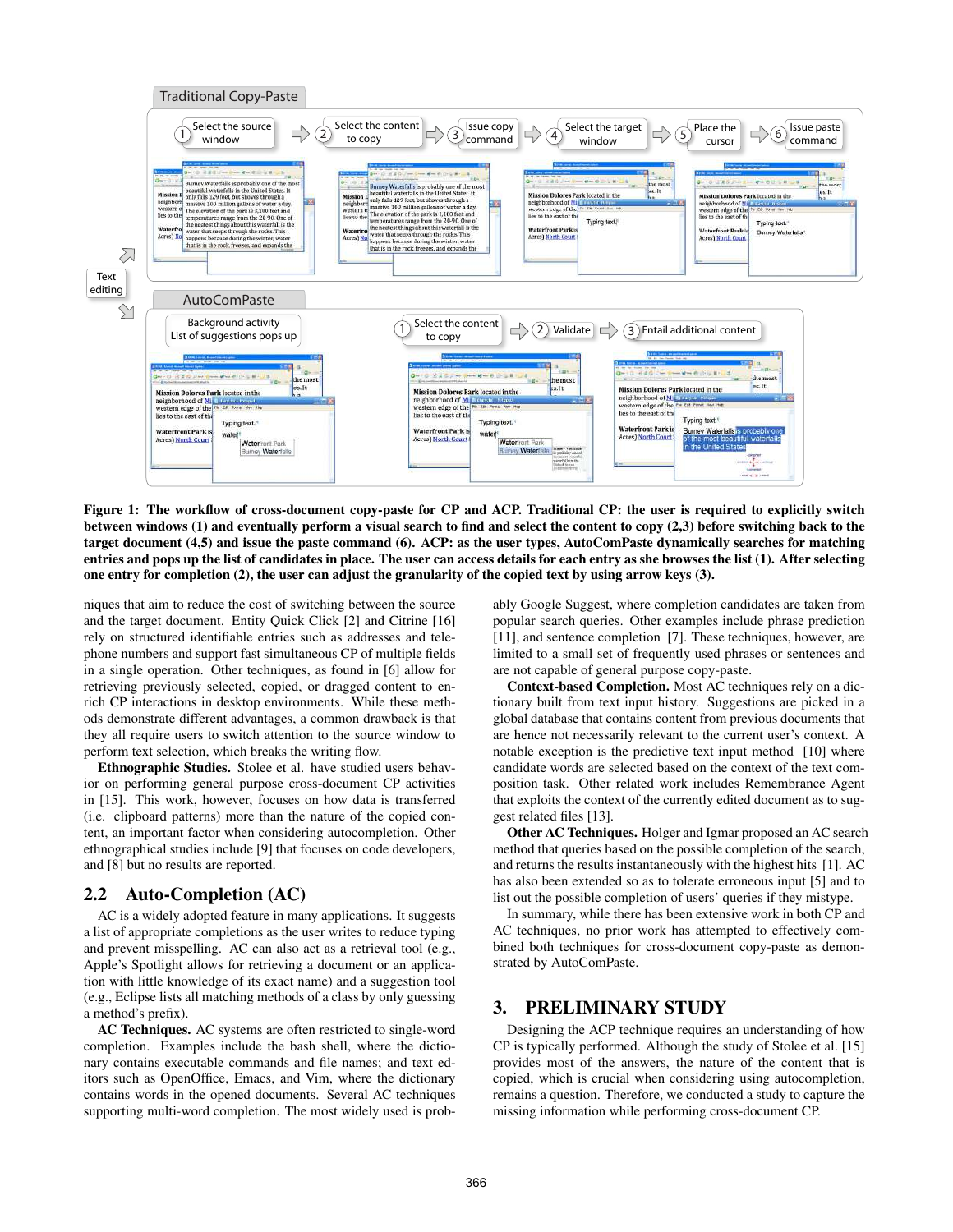# 3.1 Procedure

22 participants (9 female, 13 male, aged 21-27, mean 23.14) took part in the 2-week study. All are university students in Computer Science or Computer Engineering. Each participant was rewarded 1% course credit after completing the study.

We developed a logging mechanism that collects CP activities running on the Windows XP/Vista/7 OS. Participants were asked to install the logger on their primary computer for a period of 14 days. The logger was automatically turned on without any extra operation from the user, and therefore was constantly running on the background. Logs were periodically sent to our server.

For each CP event, the logger logs its type (copy or paste), the host window and application, the timestamp, and the content copied. We also record the time difference to the nearest typing event when it applies (duration between a CP event and the latest typing event performed before, and the earliest typing event performed after).

For each text object copied, we log its content by masking alphabetic characters and numerical digits to protect the user's privacy (e.g. "joe12@gmail.com" is stored as "xxx00@xxxxx.xxx"). Punctuation and whitespace are preserved to retain structural information such as the number of words, sentences, and paragraphs.

#### <span id="page-2-1"></span>3.2 Results

A total of 34.1 MB of text logs were collected. Among the 8168 events, 3481 (43%) were copies and 4687 (57%) were pastes. A similar distribution was observed in [\[15\]](#page-7-0).

Windows management. We found that 83% of the time, users have 6-20 concurrently opened windows (average 12) when performing CP. Moreover, among all the 4687 pastes, cross-document CP happened more often (2672 times, 57%) than within-document CP (2015 times, 43%). This finding concurs with previous work (only 35% of the CP events were within-document in [\[15\]](#page-7-0)), making a strong case for the importance of cross-document CP techniques.

Units of text copied. Understanding the granularity and amount of text copied is important for designing AutoComPaste. Such information, however, has not been reported in literature. We empirically categorized the copy events into phrases (groups of 8 or less words), single sentences (groups of 8 or more words ending with a period), multiple sentences (at least one sentence without a newline), and paragraphs (one or more paragraphs, each ending with a newline).

Surprisingly, while CP of phrases is common (39%), CP of one or more sentences (33%) and paragraphs (28%) are also frequent. This finding suggests that a CP technique based on AC should support different granularity of text.

Working context. Stolee et al. [\[15\]](#page-7-0) found that word processors were the most popular type of application while performing CP. We extended the analysis a step further by analyzing the time interval between CP events and typing in order to identify if CP occurs with text editing. Empirically taking 30s as a threshold, we found that 42% of all copy events were performed after a typing event, and 54% of all paste events were followed by a typing event. These results show that CP often occurs together with text editing.

# <span id="page-2-0"></span>4. DESIGN GUIDELINES

Based on prior related work and the results of our preliminary study, we propose the following design guidelines for AutoCom-Paste and future copy-paste techniques:

G1 *Minimize window management operations* (e.g. [\[4\]](#page-7-1)): window management operations can significantly interfere with the primary CP task, therefore breaking the user's working flow. An enhanced CP technique should minimize such distractions.

- G2 *Facilitate content selection*: retrieving and acquiring the content of interest within the source document can be affected by (1) a potential visual search to retrieve the text to copy and (2) potential errors due to the required explicit selection when highlighting (e.g. unwanted or missing content in the selection, or unintended actions, such as clicking on a hyper-link while selecting, etc.). A technique that aids content retrieval (e.g. [\[6\]](#page-7-4)) while allowing dynamic adjustments of the selection at different granularities could benefit the users.
- G3 *Reduce visual search distraction for source text*: the two guidelines above could partially be addressed by reducing the amount of distracting information presented to the user. Ideally, a CP technique should take into account the working context that is relevant to the current editing task [\[13\]](#page-7-10) by prioritizing or even strictly narrowing down the access to the only relevant content, therefore facilitating the visual search.

# 5. AUTOCOMPASTE

ACP is a hybrid technique combining copy-paste and autocompletion for cross-document copy-paste, that we designed based on the guidelines of Section [4.](#page-2-0) As a CP technique, ACP allows content duplication of text in any granularity. Instead of requiring highlighting text in the source document, however, it behaves like an AC technique by dynamically suggesting possible completions to the currently entered word as the user types, based on the content from all opened source documents. Figure [1](#page-1-0) shows the general worflow of ACP.

By using autocompletion, ACP inherently addresses (G1) since it spares the trouble of leaving the working document while editing. In this section, we first describe the building of the ACP dictionary and how it is tied to working context question (G3), then we detail the user interface of our ACP prototype to support dynamic adjustment of the selection text at different granularities (G2).

### 5.1 Building up the dictionary

An ACP-enabled environment stores in a database all the text from the current working context of the user (e.g., web pages from the browser, documents from word processors, PDF files, etc.). Text content is parsed into sentences and paragraphs using a background process that grabs and indexes content from every newly opened document. In our implementation, the working context is defined as all the currently opened documents in their entirety (including documents in minimized windows and tabs). Entries corresponding to a document are removed from the database when the document (in a window or tab) is closed.

Restraining the dictionary to only the opened documents aims to mimic the traditional AC environment where text to be copied can only come from such documents. Since the database only considers documents in the immediate context that the user can dynamically adjust, risks for triggering the pop up window with irrelevant content is limited (G3). The database, however, is still prone to contain irrelevant information as the user keeps opened documents that are not directly related to the task. Alternative designs for defining the dictionary to address this issue are discussed in Section [10.](#page-6-0)

## 5.2 User Interface

Figure [1](#page-1-0) depicts the general worflow of ACP. We detail each step as follows.

Background process for autocompletion. ACP acts as a traditional autocomplete in that it constantly keeps track of the user's keystrokes and identifies matches between the prefix the user types and the text in the database. Whenever ACP detects a match between the typed prefix and at least one entry in the dictionary, a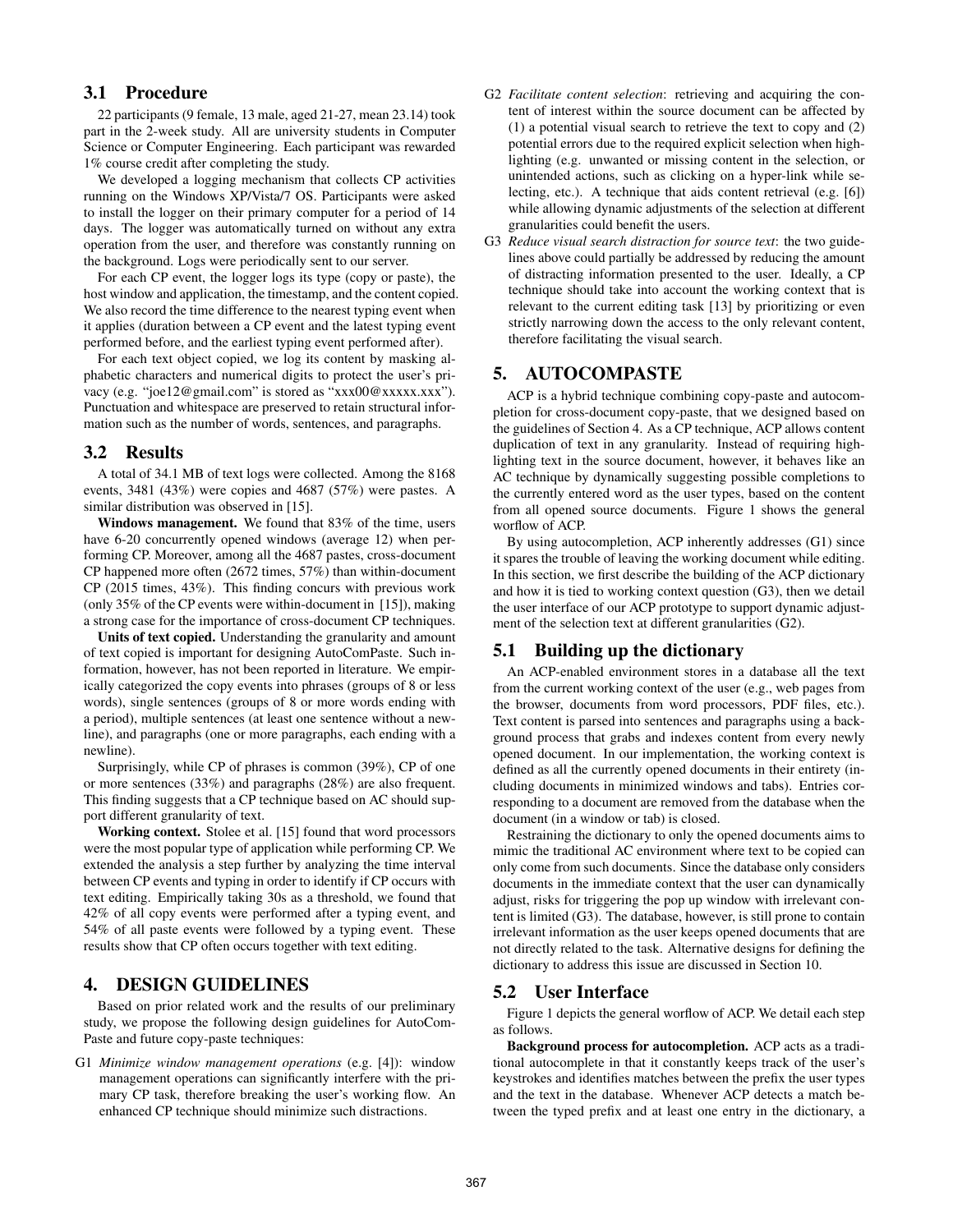drop-down list pops up close to the caret, showing the potential sentence candidates for completion. To limit distraction that may be caused by frequent appearances of the popup, the list appears only if the number of candidates does not exceed  $n$  entries at the time. Currently, when more than 10 matches are found, we consider the prefix not to be specific enough and therefore not trigger the drop-down list to prevent the user wasting time browsing a long list. Other alternatives are discussed in Section [10.](#page-6-0)

Browse the candidates. The user can browse the list using the arrow keys, and access more details before validation: a tooltip showing the complete sentence of the selected entry and the document it belongs to is triggered so as to provide the user with potentially useful contextual information on the source of the entry while in an in-place and unobtrusive manner.

Validate selection. At any time, the user can decide to continue typing, thereby ignoring or refining the suggested completions as with traditional AC. To paste the selected entry, she can press *Enter*. The typed prefix is then replaced by the complete sentence.

Adjust the content to copy. One of the main feature of ACP is its *tailing mechanism*. After selecting a completion, the user is offered the possibility of tailing more content from the document the copied sentence belongs to. The sentence that follows the copied text is automatically added after the copied sentence to give a preview of what additional content is available. The user can then dynamically adjust the content to paste, by adding or removing word by word ( $\lt$  and  $>$  keys), full sentences ( $\leftarrow$  and  $\rightarrow$  keys) or whole paragraphs ( $\uparrow$  and  $\downarrow$  keys). An instruction widget is also displayed to help the user learn the editing comments.

The user can press *Enter* to paste the additional content if satisfied with the text to copy, or ignore the tailing option by continuing to type. Both cases result in leaving the ACP edition mode.

ACP therefore enriches the traditional AC technique by allowing the user to interactively explore and extend the completion (G2). The in-place widget facilitates access to content in the immediate working context (G3) while sparing the user the trouble of performing tedious window management operations (G1).

#### 6. THEORETICAL ANALYSIS

Cross-document CP may seem like a simple task; however, different scenarios exist in practice and the operation steps involved can differ significantly according to the user's knowledge of the copy content and the working context. This theoretical analysis aims to investigate how ACP compares with traditional CP under different scenarios.

#### <span id="page-3-1"></span>6.1 Scenarios classification

Based on the knowledge we gained through our preliminary study and literature review, we have identified four main factors that can affect users' performance for cross-document CP. Related to the user's knowledge about the copy content, the text content  $(F<sub>c</sub>)$  and its location  $(F<sub>l</sub>)$  have an impact on the time required to acquire the copy text. Other conditions, such as the current working context, including the visibility of the copy text  $(\mathbf{F}_v)$  and the user's activity before copy and after paste  $(F_a)$  can also affect the user's performance.

Figure [3](#page-3-0) summarizes how the four different factors interact with each other to form a matrix. The two factors  $(\mathbf{F}_{c,l})$  regarding the user's knowledge of the copy text form the high level categories  $(C_{A-D})$ . Each category is further divided into four cells based on visibility ( $\mathbf{F}_v$ ) and pre-copy activity ( $\mathbf{F}_a$ ). In total, there are 16 copy-paste scenarios that we label  $(S_{1-16})$  in the rest of the paper.

|          |          |                                            | F <sub>C</sub> KNOWLEDGE OF CONTENT PREFIX |                                 |                                |                            |                                                   |                                 |                                        |  |
|----------|----------|--------------------------------------------|--------------------------------------------|---------------------------------|--------------------------------|----------------------------|---------------------------------------------------|---------------------------------|----------------------------------------|--|
|          |          |                                            | Known                                      |                                 |                                | <b>Unknown</b>             |                                                   |                                 |                                        |  |
|          | Fv<br>Fa |                                            | <b>Content is</b><br>visible               |                                 | <b>Content is</b><br>invisible |                            | <b>Content is</b><br>visible                      |                                 | <b>Content is</b><br>invisible         |  |
| LOCATION | Known    | <b>Isolated</b>                            | $\rm{S_{1}}$                               | <b>Visible</b><br>Isolated      | $S_3$                          | Invisible<br>Isolated      | $S_9$                                             | <b>Visible</b><br>Isolated      | Invisible<br>$S_{11}$<br>Isolated      |  |
|          |          | Copy<br><b>Interleave</b><br><b>Typing</b> | $C_A$<br>Location known                    |                                 |                                | Prefix known               |                                                   | $C_{B}$                         | Prefix unknown<br>Location known       |  |
|          |          |                                            | S <sub>2</sub>                             | <b>Visible</b><br><b>Typing</b> | $S_4$                          | Invisible<br><b>Typing</b> | $S_{10}$                                          | <b>Visible</b><br><b>Typing</b> | Invisible<br>$S_{12}$<br><b>Typing</b> |  |
|          | Unknown  | <b>Isolated</b><br>Copy                    | S <sub>5</sub>                             | <b>Visible</b><br>Isolated      | $S_{7}$                        | Invisible<br>Isolated      | $S_{13}$                                          | <b>Visible</b><br>Isolated      | Invisible<br>$S_{15}$<br>Isolated      |  |
|          |          |                                            | C <sub>C</sub> Location unknown            |                                 |                                |                            | Prefix unknown<br>$C_{D\text{ Location unknown}}$ |                                 |                                        |  |
| 囸        |          | <b>Interleave</b>                          |                                            |                                 |                                |                            |                                                   |                                 |                                        |  |
|          |          | <b>Typing</b>                              | $S_6$                                      | Visible<br><b>Typing</b>        | $S_8$                          | Invisible<br><b>Typing</b> | $S_{14}$                                          | <b>Visible</b><br><b>Typing</b> | Invisible<br>$S_{16}$<br><b>Typing</b> |  |

<span id="page-3-0"></span>Figure 3: Overview of the different CP scenarios.

# 6.2 Time Cost Analysis

Depending on the scenario, the user may need to perform more or fewer operations to duplicate content. The required operations depend on the aforementioned factors and incurred time cost. In addition to the time cost incurred by the base case scenario where no extra operation is required, there are other operations that can slow down the user in her task: *context-switching*, when the user has to change her context to perform the task; *homing*, when the user has to switch her device; *window management*, when the user has to access a different window; and *visual search*, when the user has to visually search on the screen for the required content.

Figure [2](#page-4-0) surveys a synthesis of time implications of the different scenarios for both CP and ACP. For simplification, the following analysis considers ideal conditions for the base case of each technique. It is important to mention, however, that the browsing of the autocompletion list of candidates may incur additional time, especially in the case of false positive suggestion lists. We discuss these limitations and design directions to address these issues in Section [10.](#page-6-0) Currently, the maximum number of items in the list is limited to 10.

CP Time Cost. The user's knowledge of the exact location of the text to copy significantly affects traditional CP performance. When location is unknown, visual search is unavoidable and will increase the overall CP time. The visibility of the content is also important. Content hidden in an occluded window requires additional window management and visual search. Moreover, pre-copy activities such as typing also affect overall performances due to context-switching and homing time, but likely not as much as window management and visual search. In contrast, the knowledge of the prefix does not affect the user's performance at all.

ACP Time Cost. ACP is highly dependent on the user's knowledge of the prefix of the text to copy. If the prefix is known, the user can avoid window management, visual search and highlighting, which represents significant performance benefits. If the prefix is unknown, visual search for its location will also be required. Location knowledge and visibility are also important for AutoCom-Paste, but only when the prefix is unknown, so that the user can quickly identify the text to copy and type its prefix. Pre-copy typing will reduce homing time, but may have a minor influence as compared to other factors.

# 7. QUANTITATIVE EXPERIMENT

To measure the actual performance in  $(S_{1-16})$  and to validate our analysis, we conducted an experiment, comparing ACP with the CP technique used in X Window Systems (XWin).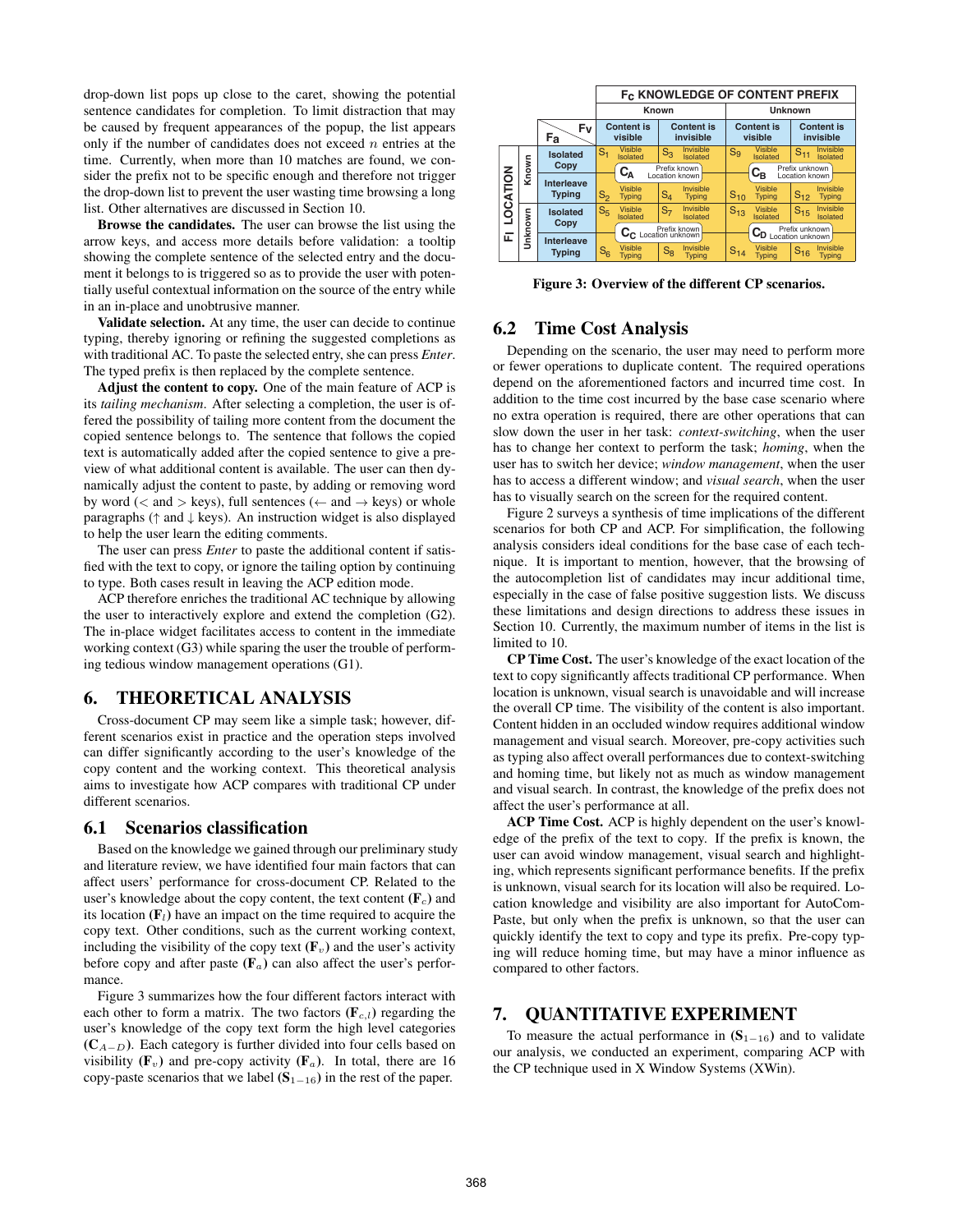

<span id="page-4-0"></span>Figure 2: Theoretical analysis of the time cost to duplicate content with a traditional CP method (X-Windows) vs. ACP under the 16 scenarios of Fig. [3.](#page-3-0) The performance difference is calculated by subtracting items in column 2 (ACP) from items in column 1 (CP), where we assume the base cases of the two scenarios take roughly same amount of time. The last column shows which technique is faster based on our theoretical analysis.

## 7.1 Experimental setting

12 university students (7 male, 5 female, aged 22-28, mean 24) participated in this study. All were familiar with word processors, common CP techniques, and AC elements found in other software.

The experiment was conducted on two desktop computers running Windows Vista, equipped with 20-inch LCD monitor at screen resolution of  $1024\times768$ .

# 7.2 Task and Stimuli

All participants were asked to copy from a source document the answer of a question and paste it into a destination document for the two XWin and ACP techniques, under the 16 scenarios described in Section [6.1.](#page-3-1) We simulate these scenarios by varying the four prefix, location, visibility and pre-activity control conditions.

We collected 860 questions and answers from Answers.com and split them into 86 ten-question articles. Sentences, paragraphs, and common phrases for the articles were pre-processed and indexed in a database. We randomly selected 6 articles to present to the participant in each trial.

Prefix Knowledge. To simulate the known prefix condition, the participants were asked to read the copy text before starting the trial. Simulating the condition when participants only have partial knowledge of the text, but do not know or remember its prefix is more challenging. In real life, we sometimes need to copy the

definition of a particular term or the answer of a specific question where we only know the terms or questions, but do not know the exact prefix of the definition or answer itself. For instance, users may want to copy the definition of "Sonic", but do not know the prefix of its definition ("Pertaining to sound.") is "Pertaining". We replicate such a scenario by collecting definitions about engineering terms and asking the users to find the definition for a particular question.

Location Knowledge. When users know the location of a piece of text, they can find it immediately. To simulate such scenario, we highlight the target text in yellow. If the highlighted text is occluded, the window's name is also provided in the stimulus so that participants know where to find the window. Location unknown condition is simulated by simply removing the highlight.

Visibility. We enforce text visibility by bringing the containing window to the foremost position. On the contrary, invisible text is occluded by one or more windows.

Pre-copy Activities. We control the pre-copy activity as follow: (i) isolated CP – the stimulus only contains instructions about the text to copy, and (ii) typing something before  $CP -$  the stimulus also contains instructions to first type a short word.

Text Unit. In addition to the above factors, another factor of interest is whether the text to copy is a phrase, sentence, or paragraph. To access the difference, we include text granularity as a control condition. For each of the 16 scenarios, participants com-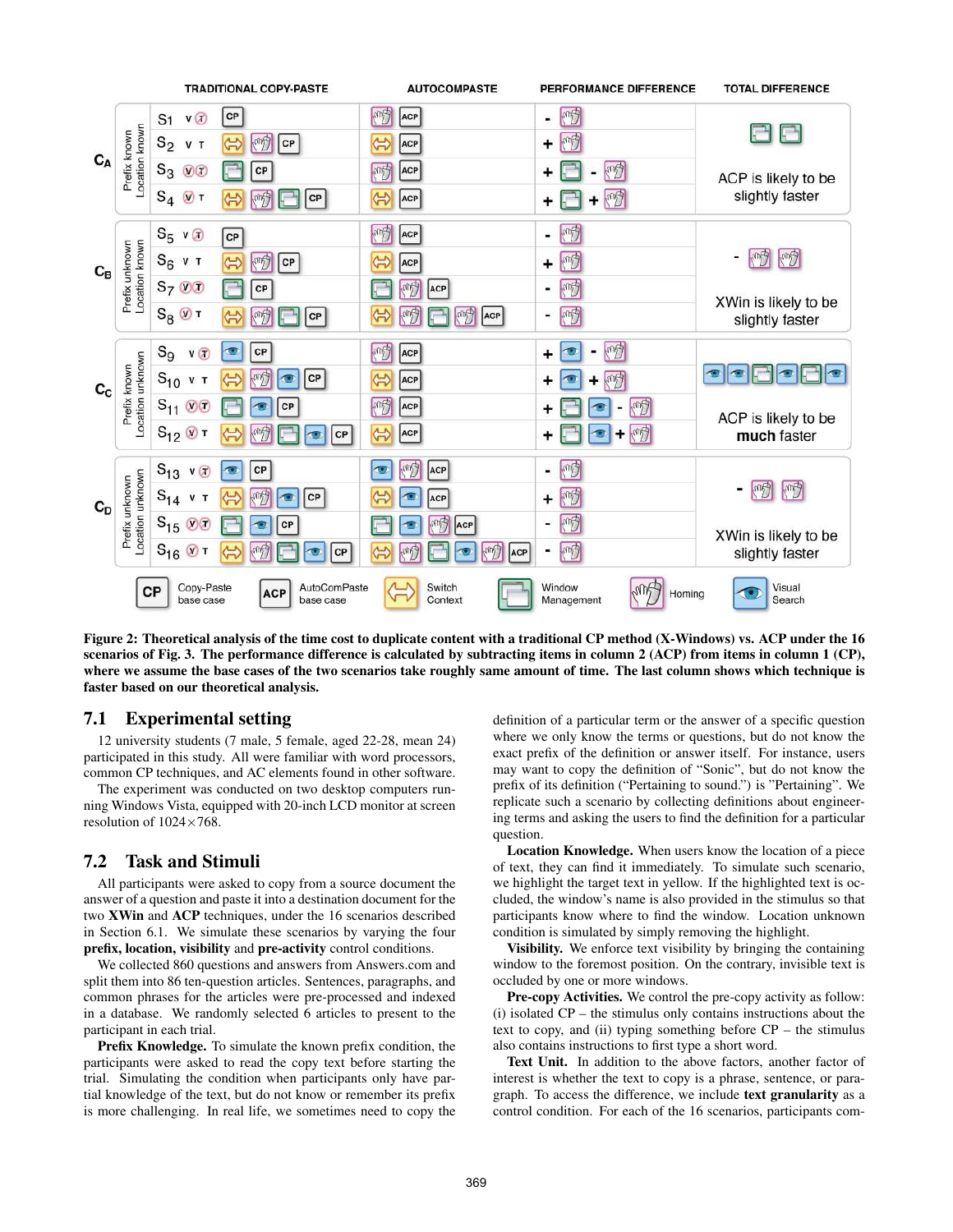

<span id="page-5-0"></span>Figure 4: Screen-shot from the experiment environment of the quantitative study, showing the stimuli (on top) the AutoCom-Paste editor and opened articles.

plete 2 phrases, 2 sentences, and 2 paragraphs which are randomly selected without replacement from the data store.

Dependant Variables. Dependent variables are accuracy (ratio of successful trials to total trials) and completion time (the interval between clicking the start trial button and the completion of pasting the text to copy). Time incurred by additional typing task is not part of response time.

#### 7.3 Procedure

Before the experiment, we first collected the participant's demographic information, followed by a short practice session to let her familiarize with each of the two techniques. Once the experiment started, for each trial, the screen showed a blank window with the only textual stimuli displayed on the top.

Participants were told to read the instruction before clicking the "start trial" button, upon which, six overlapping windows with textual content and a text-editing window for typing and pasting were loaded. We used six windows to balance between simulating real workspace environments with multiple windows opened (average is 12, see Sec. [3.2\)](#page-2-1) and to keep the complexity of the experiment manageable while not favouring our technique. Figure [4](#page-5-0) shows a screenshot from the experiment during a trial.

Upon completion of the task, the system checked if the typed text (if it applies) and the copied content matches the original content. In the case of a mismatch, an error was counted and the participant was prompted to redo this trial; otherwise, the participant proceeded to the next trial or took a break. Once all trials were finished, the participant was asked to fill out a post-experiment questionnaire about her overall experience on the techniques and conditions. The whole experiment took about 90 minutes.

Experimental Design. We used a within-subject factorial design with five counter-balanced factors. Our design counts a total of 2304 trials: 12 subjects  $\times$  2 techniques (XWin, ACP)  $\times$  2 types of content knowledge (known, unknown)  $\times$  2 types of location knowledge (known, unknown)  $\times$  2 types of visibility (visible, invisible)  $\times$  2 types of pre-copy activity (isolated, typing)  $\times$  6 trials of 3 different units of text (2 phrases  $+ 2$  sentences  $+ 2$  paragraphs).

#### 7.4 Empirical vs. Theoretical

Table 1 summarizes the response time and accuracy results for each scenario for both techniques. Pairwise t-tests were performed on every scenario pair between XWin and ACP. Differences (third column) that are significant ( $p < .05$ ) are shown in bold.

Base Case Comparison. No significant difference was found between techniques in  $(S_1)$ . Since the homing time is small (about 0.4s [\[3\]](#page-7-13)), this result indicates that both techniques' base cases require about 3s, suggesting that CP and ACP's base cases (i.e. ideal conditions) are comparable.

|         |            | $XWin(t_X)$    | $\text{ACP}(t_A)$ | $t_X - t_A$ | $t_X/t_A$ |
|---------|------------|----------------|-------------------|-------------|-----------|
|         | $(S_1)$    | 2.93 (98.6%)   | $3.22(98.6\%)$    | $-0.29$     | 0.91      |
|         | $(S_2)$    | 4.04 (95.8%)   | $4.35(94.4\%)$    | $-0.31$     | 0.93      |
| $(C_A)$ | $(S_3)$    | 4.96 (97.2%)   | $3.21(95.8\%)$    | 1.75        | 1.55      |
|         | $(S_4)$    | $6.82(94.4\%)$ | $3.73(94.4\%)$    | 3.09        | 1.83      |
|         | Average    | 4.69(96.5%)    | 3.63 (95.8%)      | 1.06        | 1.29      |
|         | $(S_5)$    | 3.39 (97.2%)   | 5.19 (97.2%)      | $-1.8$      | 0.65      |
|         | $(S_6)$    | $4.25(97.2\%)$ | 5.60 (95.8%)      | $-1.35$     | 0.76      |
| $(C_B)$ | $(S_7)$    | $4.96(100\%)$  | $8.49(100\%)$     | $-3.53$     | 0.58      |
|         | $(S_8)$    | 7.87 (95.8%)   | $9.68(93.1\%)$    | $-1.81$     | 0.81      |
|         | Average    | 5.12 (97.6%)   | $7.24(96.5\%)$    | $-2.12$     | 0.71      |
|         | $(S_9)$    | $8.09(100\%)$  | 4.06(97.2%)       | 4.03        | 1.99      |
|         | $(S_{10})$ | 10.35 (94.4%)  | $4.80(97.2\%)$    | 5.55        | 2.16      |
| $(C_C)$ | $(S_{11})$ | 10.44 (93.1%)  | $3.73(100\%)$     | 6.71        | 2.80      |
|         | $(S_{12})$ | 12.69 (97.2%)  | 4.74 (94.4%)      | 7.95        | 2.68      |
|         | Average    | 10.39 (96.2%)  | 4.33 (97.2%)      | 6.06        | 2.40      |
|         | $(S_{13})$ | 6.69(97.2%)    | 10.36(97.2%)      | $-3.67$     | 0.65      |
| $(C_D)$ | $(S_{14})$ | $9.18(90.3\%)$ | 12.16 (88.9%)     | $-2.98$     | 0.76      |
|         | $(S_{15})$ | 8.42 (94.4%)   | 14.38 (94.4%)     | $-5.96$     | 0.59      |
|         | $(S_{16})$ | 10.95 (95.8%)  | 14.50 (87.5%)     | $-3.55$     | 0.76      |
|         | Average    | 8.81 (94.4%)   | 12.85 (92.0%)     | $-4.04$     | 0.69      |
|         | Total      | $7.25(96.2\%)$ | $7.01(95.4\%)$    | 0.24        | 103.4%    |

#### Table 1: Completion time (in seconds) and accuracy of the quantitative study. The differences in bold are statistically significant.

Category-by-Category Comparison. ACP is significantly faster than XWin in  $(C_C)$  by 2-3 times in performance, but for scenarios in  $(C_B)$  and  $(C_D)$ , XWin outperforms ACP. Although the absolute difference in time performance for  $(C_D)$  is larger than that of  $(C_B)$ , the relative difference in terms of percentage is similar. While the analysis only discloses the difference between homing times, in reality, the cost includes additional context switching time. This result largely matches our estimates from the theoretical analysis (see last column of Figure [2\)](#page-4-0).

Usage Recommendation. The 4 two-way interactions related to method reveal important insights – when prefix is known, ACP has a clear advantage over XWin (technique  $\times$  prefix interaction). Further, ACP is either comparable with (in  $(S_1)$ ) and  $(S_2)$ ) or faster than XWin (in  $(S_{3-4})$  and  $(S_{9-12})$ ). If the location is unknown, ACP results in 2-3 times performance benefit.

When prefix is unknown, XWin is significantly faster than ACP in the scenarios (S<sub>5−8,13,15,16</sub>). XWin is also faster in  $(S<sub>14</sub>)$ , but not statistically significant. XWin is recommended in this case. In addition, the interaction effects on technique  $\times$  location, technique  $\times$  pre-copy activity, and technique  $\times$  text unit show that ACP is advantageous when the location is unknown, interleaving with typing, and to copy phrases while XWin is better for isolated, known location copy-pastes, as shown by Table 1. These effects, however, are secondary as compared with prefix.

# 8. QUALITATIVE EXPERIMENT

The quantitative experiment above has demonstrated how our ACP prototype fare with the state-of-the-art CP technique across different experimental conditions. To further understand natural users' behavior when using an ACP-enabled environment with a more realistic task and to evaluate users' acceptance of the technique, we also conducted a qualitative evaluation.

We chose to evaluate ACP using trip planning task. Trip planning is an activity commonly carried out by travellers before visiting new places. For Internet savvy users, it typically involves identifying relevant travel resources via Web research, then collecting and compiling useful information from these resources into a document. During this process, many CP activities are likely be carried out, offering an ideal opportunity to run our study.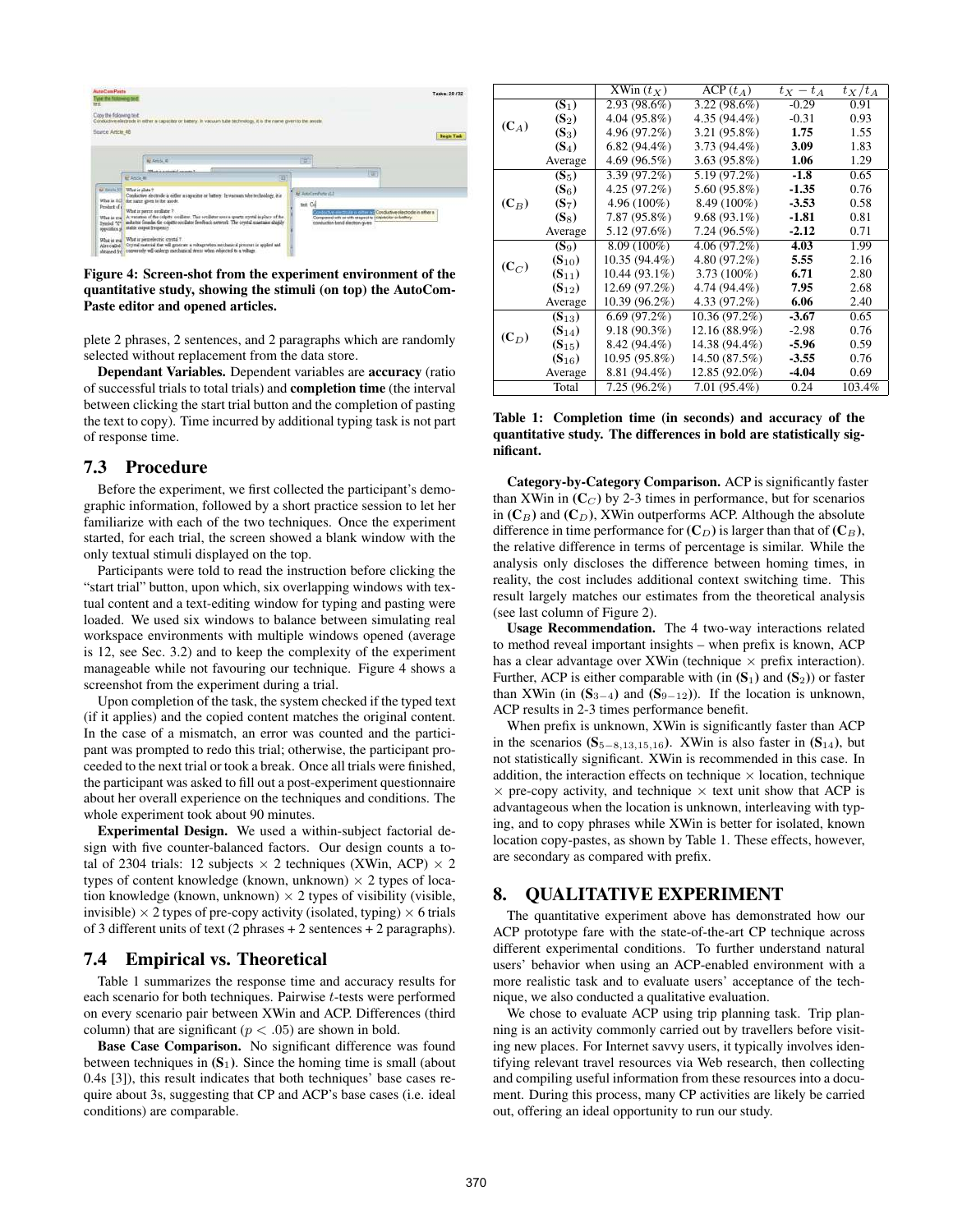We are interested in investigating the following questions:

Q1 Is ACP useful in this task, and what are the usage patterns?

Q2 How users feel about ACP after the task?

Q3 What are the practical problems and flaws of ACP?

#### 8.1 Experimental setting

6 participants (3 female, 3 male; aged 22-25, mean 23.8) were recruited from the University community for the study. All are students familiar with computers and received a \$16 USD reward.

The study was conducted on a Dell desktop computer running Windows 7, equipped with 19 inch LCD monitor display at a screen resolution of 1024×768. The 10 travel-related webpages were loaded on Google Chrome browser (v10). The arrangement of these documents and the text editor was determined by the participant.

#### 8.2 Procedure

After filling out a pre-study questionnaire collecting background information, participants were instructed for the practice session. Participants were asked to open 3 Wikipedia pages and take notes in an ACP-capable text editor using a number of supplied keywords. ACP naturally triggered, but we left to the participants to discover the technique on their own (at this stage, no mention of ACP was made at all). After 10 minutes of exploration, participants were asked to study a 2-page manual about how to use ACP and answer some questions to test their understanding of the technique.

Once participants were familiar with ACP, they were asked to plan a 5-day trip in a text document for visiting a North American city by gathering relevant information from 10 given webpages. Participants were asked to include at least one outdoor activity, one indoor activity, and one restaurant for each day of the trip. A sample trip planning document for Paris was provided as guidance. This step investigates the usage of ACP in a realistic task setting and assesses how users perform copy-paste when given the choice of the technique to use. No time limit was imposed.

We collected overall comments and feedback about the techniques and the study through a post-study questionnaire. The entire study was conducted in one-sitting, in 75 to 130 minutes (including breaks) depending on participants.

#### 8.3 Results

Q1. Users found ACP useful in this task. Despite the explicit instruction that traditional CP technique can be used, all participants primarily used ACP during the study. One participant even used ACP exclusively, while the rest occasionally used traditional CP techniques in addition to ACP.

Participants stated that using ACP feels more comfortable while typing, as *"it allows me to stay focused on my current task"* without the need of switching windows. However, most of them noticed that ACP sometimes behaved differently from their expectations; in which case they switched to traditional CP. For instance, participants tend to expect a drop-down list after typing keywords such as "art", "restaurant", "hotel", etc. Since the latter appeared frequently in the documents (more than 10 times), ACP will not bring up the suggestion list. Participants switched back to traditional CP in such situations, thinking of a dysfunction of the program.

Q2. Participants were asked their opinions concerning usefulness, ease of use, ease of learning, satisfaction, and how likely they will recommend ACP to their friends on a 5-point Likert scale ranging from strongly disagree to strongly agree. The results of the post-study questionnaire is summarized in Figure [5.](#page-6-1)

Overall, we found the majority of the participants liked ACP and found it useful for the trip planning task, except one participant, who was negative and unsatisfied with the technique. We further elaborate his case when answering the third question.



<span id="page-6-1"></span>Figure 5: Results of our post-study questionnaire. The boxplot shows, for each question, the 10, 25, 75, and 90 percentile values, as well as the average score.

Q3. Testing ACP on a realistic task helped us point at potential flaws of ACP that warrant future improvement or investigation. As mentioned earlier, one issue is when ACP is expected to show the suggestion list. The current implementation brings up the suggestion list when there are 10 matches or less. This threshold seems to work well most of the time; it does not, however, always match participants' expectations.

Furthermore, we found that the proficiency of English language and typing skills also affect user experience. One participant experienced tremendous problems with spelling. Hence, many of the expected CP events were not triggered due to misspelling. To this end, the participant found ACP less useful as compared to the traditional CP, and rated it negatively.

While the preference and usage situation differ among users, most of the participants reported they like ACP and would like to integrate ACP into their text editor as a complement to CP.

#### 9. DISCUSSION

Overall, the results of the studies we conducted on our prototype are encouraging for the ACP technique. In some cases, ACP is faster than traditional CP, and the technique has been preferred by our participants. A longitudinal study with a refined implementation of ACP is however necessary to evaluate the adoption and usefulness of the technique on daily computing activity. In particular, we learnt from our studies that future ACP implementations should address the following issues:

Appropriate mapping and consistency. To limit potential distraction and frustration due to ill-timed pop up of the suggestion list, we decided not to show the list when too many matches. This however interferes with the mapping and consistency design principles as described in [\[12\]](#page-7-14). Participants can be disoriented as they coped with the violation of their expectations. Future implementation of ACP can benefit from a more adaptive algorithm to better fit users' needs. An explicit feedback when too many matches are found would also help users understand better the behaviour.

Support fuzzy typing. Another serious issue of the current implementation of ACP is in its incapability of supporting fuzzy typing. ACP also requires to know the exact prefix of a word in order to trigger the suggestions. A possible solution will be to use a fuzzy dictionary so that relevant entries can be suggested even when misspelled. However, here again there is a tradeoff to be found between the frustration due to non-useful popups and the frustration due to the list that fails to trigger.

# <span id="page-6-0"></span>10. DESIGN ALTERNATIVES

While our current implementation of ACP chose one design, many other alternatives exist. We discuss those options along three dimensions that characterize AC techniques: (1) a dictionary of the possible completions, (2) a ranking function for proposing the best matches, and (3) an interactive visualization mechanism to present and browse the different suggestions. Some of these alternatives raise interesting UI design questions and point to future research directions for ACP.